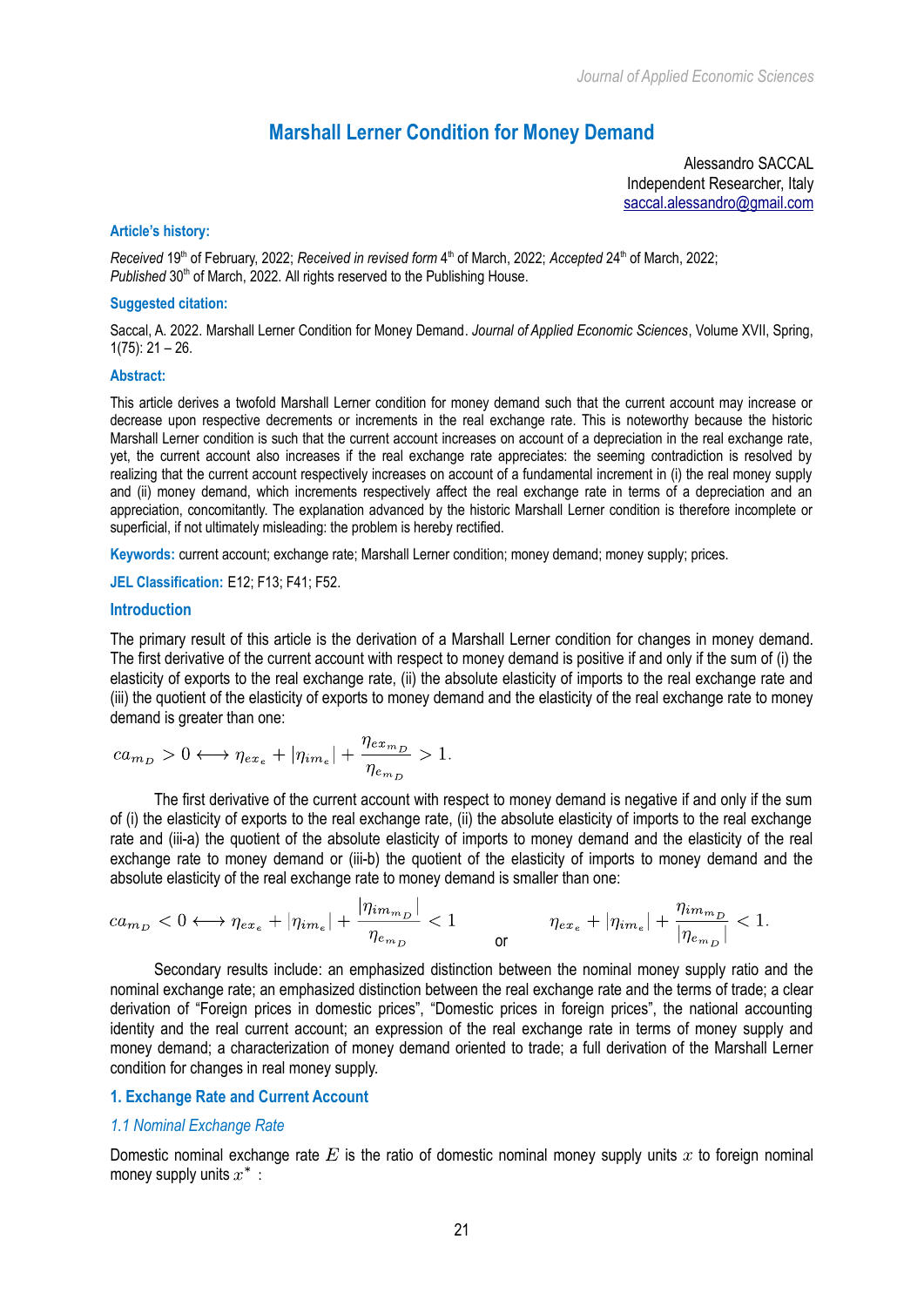$$
E = \frac{x}{x^*}, \ \forall x \in M_S \subset \mathbb{R}_{++} \text{ and } x^* \in M_S^* \subset \mathbb{R}_{++}.
$$
\nNormal money supply ratio  $\frac{M_S}{M_S^*}$  is not domestic nominal exchange rate

\n
$$
E: \ \frac{M_S}{M_S^*} \neq \frac{x}{x^*} = E;
$$

because the nominal exchange rate is a price, affected by both nominal money supply and money demand, in fact,  $E = f(\stackrel{\leftarrow}{M_S}, \stackrel{\leftarrow}{M_S}, \stackrel{\leftarrow}{m_D}, \stackrel{+}{m_D})$ , but more anon. Under domestic financial closure and a domestic single currency ( $M_S \equiv M_{SE} = M_{SI}$ ) domestic nominal exchange rate E is decreed and enforced through domestic balance of payments transactions passing by the domestic central bank; under domestic financial closure and a domestic double currency there are two options: domestic external nominal money supply  $M_{SE}$  is retained for domestic imports; domestic external nominal money supply  $M_{SE}$  is converted into domestic internal  $M_{SE}$ 

money supply  $M_{SI}$  at a set rate  $\overline{M_{SI}}$ . Currency substitutions allow nominal money supplies to be reduced to zero:  $M_S \sim M_S^* \longrightarrow M_S$ ,  $M_S^* \subset \mathbb{R}_+$ ; reserve assets and currency liabilities are reduced at the set nominal exchange rate if carried out at home and gained if carried out abroad (*i.e.* currency accumulation).

#### *1.2. Real Exchange Rate and Terms of Trade*

Absolute purchasing power parity (APPP) is the equality between domestic nominal exchange rate  $E$  and domestic price ratio  $p^*$ 

$$
E = \frac{x}{x^*} = \frac{p}{p^*}, \ \forall p, \ p^* \in \mathbb{R}_{++}.
$$

Rearranged, it yields domestic real exchange rate  $e$ :

$$
e = \frac{Ep^*}{p} = \frac{xp^*}{x^*p};
$$

it is the ratio of domestic real money supply units  $p$  to foreign real money supply units  $p^*$  (*i.e.* domestic to foreign commodities). The law of one price (LOP) is the equality between domestic nominal exchange rate  $E$  and domestic individual price ratio

Rearranged, it yields domestic terms of trade  $tot$  :  $\frac{Ep_i^*}{p_i} = \frac{xp_i^*}{x^*p_i};$ 

 $x^*$ 

it is the ratio of domestic real money supply individual units  $pi$  to foreign real money supply individual units  $p_i^*$ (*i.e.* domestic to foreign individual commodities).

*"Foreign prices in domestic prices*" are obtained by rearranging APPP and solving for

$$
E = \frac{x}{x^*} = \frac{p}{p^*} \longrightarrow p = Ep^* = \frac{xp^*}{x^*}
$$

*"Domestic prices in foreign prices*" are obtained by rearranging APPP and solving for

$$
E = \frac{x}{x^*} = \frac{p}{p^*} \longrightarrow p^* = \frac{p}{E} = E^*p = \frac{x^*p}{x}.
$$

#### *1.3 National Accounting and Current Account*

Domestic demand is household, government and firm domestic expenditure: domestic consumption  $C$ ; domestic government spending  $g_i$  domestic investment i. Domestic supply is domestic production  $y$  and domestic imports im net of domestic exports  $ex$ . Domestic demand equals domestic supply in market clearing and thence stems the national domestic accounting identity: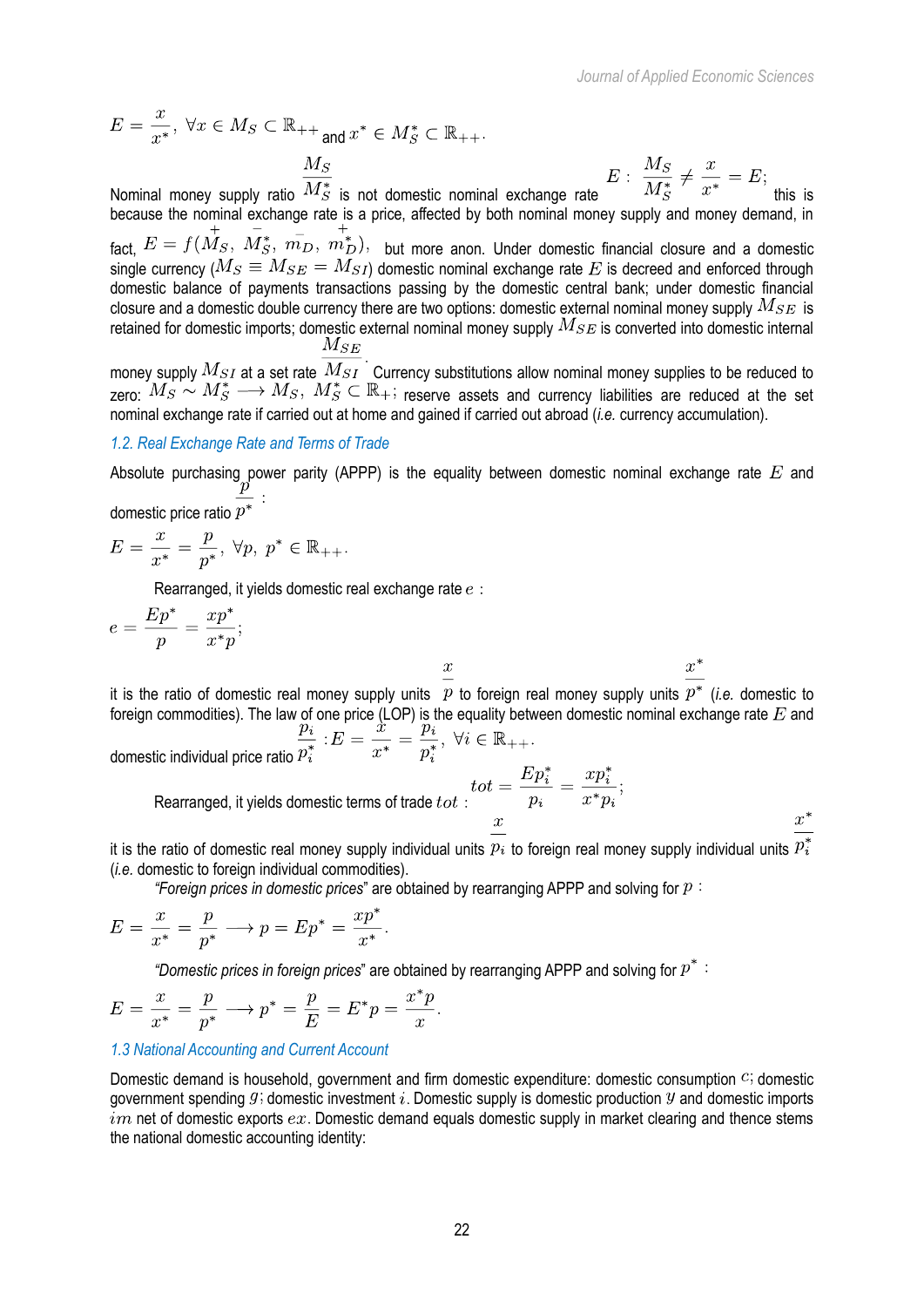$$
D \equiv c + g + i = y + im - ex \equiv S \longrightarrow y = c + g + i + ex - im = c + g + i + ca,
$$
  
\n $\forall y, im, ex \in \mathbb{R}_+$ ; net foreign expenditure  $ex - im$  is domestic current account  $ca$ .

Pricing the national domestic accounting identity domestically yields:  $py = p(c + g + i + ca) = p(c + g + i + ex) - Ep^*im$ , where domestic imports im are priced through "Foreign prices in domestic prices"  $Ep^*$ .

In real terms the national domestic accounting identity becomes:

$$
y = c + g + i + ca = c + g + i + ex - \left(\frac{Ep^*}{p}\right)im = c + g + i + ex - e \cdot im,
$$

where all variables are divided by domestic prices  $P$ . Domestic current account  $ca$  expressed in real terms is thus  $ca = ex - e \cdot im$ ; at efficiency domestic exports  $ex$  substitute domestic imports  $im$  at domestic real exchange rate  $e$ :

$$
ca = 0 \longleftrightarrow ex = e \cdot im \longrightarrow \frac{ex}{im} = e.
$$

Hak Choi (2018) is wrong, because he argued that in  $ca = ex - im$  all three variables are measured in value, rather than in quantity, invalidating the derivation of the elasticity for the Marshall Lerner condition. Yet, domestic current account  $ca$  begins in quantities,  $ca = ex - im$ , it is transformed in value by domestic prices  $p, pca = pex - Ep*im$ , and it is reduced back to real quantities in division by domestic prices p,  $ca = ex - e \cdot im$ : Choi's blunder would have been clearer if he had derived  $ca = ex - e \cdot im$ axiomatically.

## *1.4 Money Supply and Money Demand*

Domestic real exchange rate  $e$  is a price; it increases in domestic real money supply  $m_S$  and foreign money demand  $m_D^*$  and decreases in foreign real money supply  $m_S^*$  and domestic money demand  $m_D$ :

$$
e = f(m_S^+, m_S^*, m_D^+, m_D^-).
$$

More specifically, domestic real exchange rate e decreases in domestic real interest rate  $r$  and foreign expected real interest rate  $er^*$  and increases in foreign real interest rate  $r^*$  and domestic expected real interest rate  $er (nb. expected real interest rates account for over and understanding):$ 

$$
e = f(\overline{r}, \overline{r}^*, \overline{er}, \overline{er}^*).
$$

In turn, domestic expected real interest rate  $er$  decreases in domestic real interest rate  $r$  and domestic real interest rate r decreases in domestic real money supply  $m_S$  and increases in domestic money demand  $m_D:$   $er = f(\overline{r});$   $r = f(m_S, m_D).$ 

Domestic real money supply  $m_S$  increases in domestic nominal money supply  $M_S$  and decreases in  $M_S$ 

domestic prices  $p : m_S = \frac{m_S}{p}$ .<br>domestic prices  $p$  range from marginal products and technology to supply taxation and varied output, with variations in the nominal money supply, marginal products, technology, supply and demand taxation and output demand, but their characterization is hereby unnecessary. Domestic money demand  $m_D$  spans demand and supply taxation, marginal products, technology and output demand and to the end of deriving a Marshall Lerner condition for domestic money demand  $m_D$  those of concern are the ones affecting domestic exports  $ex$  and domestic imports  $im$ , namely, export demand  $ed$  (e.g. confidence, tariffs, quotas) and import demand  $id$  (*i.e.* foreign export demand  $ed^*$ ), which respectively increase and decrease domestic money demand  $m_D$ :

$$
m_D = f(\stackrel{+}{ed}, \stackrel{-}{id})
$$

Consequently, domestic exports  $ex$  increase in domestic real exchange rate  $e$  and export demand  $ed$  and domestic imports  $im$  decrease in domestic real exchange rate  $e$  and increase in import demand  $id$ :

$$
ex = f(\overline{e}, \overline{ed}); \overline{im} = f(\overline{e}, \overline{id}).
$$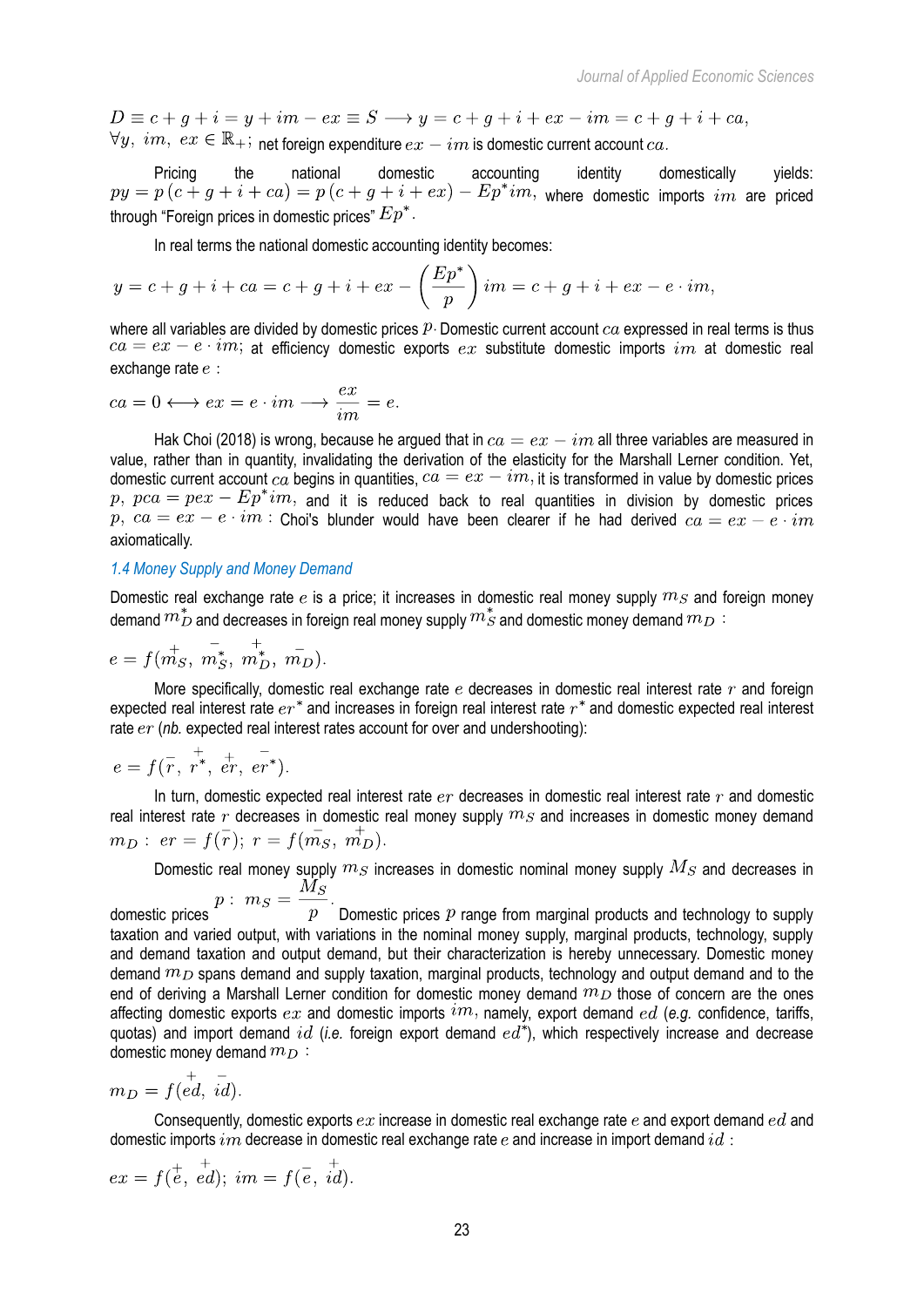## **2. Marshall Lerner Conditions**

#### *2.1 Marshall Lerner Condition*

Following Paul Krugman, Maurice Obstfeld and Marc Mélitz (2018), the Marshall Lerner condition is derived for an increase in domestic current account  $ca$  given an increase in real exchange rate  $e$ , presupposing an ultimate increase in domestic nominal money supply  $M_S$  or a decrease in domestic prices  $P$ . Behold it derived given an

increase in domestic nominal money supply  $M_S$ ; for simplicity,  $e = f(\stackrel{\leftarrow}{m_S}, \stackrel{\leftarrow}{m_S}, \stackrel{\leftarrow}{m_D}, \stackrel{\leftarrow}{m_D})$ , rather than  $\sim 1$ 

$$
e = f(\overline{r}, r^*, \overline{er}, er^*) :
$$
  

$$
ca = ex - e \cdot im
$$

 $ca_{M_S} = ex_e e_{m_S} m_{S_{M_S}} - \left(e_{m_S} m_{S_{M_S}} im + e \cdot im_e e_{m_S} m_{S_{M_S}}\right)$ 

$$
\frac{ca_{M_S}}{e_{m_S}m_{S_{M_S}}} = ex_e - (im + e \cdot im_e) \qquad \qquad \frac{ca_{M_S}e}{e_{m_S}m_{S_{M_S}}ex} = \frac{e}{ex}(ex_e - im - e \cdot im_e)
$$

$$
\frac{ca_{M_S}}{e_{m_S}m_{S_{M_S}}im} = \eta_{ex_e} - \frac{1}{im}\left(im + e \cdot im_e\right) \qquad \qquad \frac{ca_{M_S}}{e_{m_S}m_{S_{M_S}}im} = \eta_{ex_e} - 1 - \eta_{im_e}
$$

$$
ca_{M_S} > 0 \longleftrightarrow \eta_{ex_e} - 1 - \eta_{im_e} > 0 \longrightarrow \eta_{ex_e} + |\eta_{im_e}| > 1
$$

Price elasticity of demand are negative; exports are supplied and imports are demanded, thus,  $\eta_{im_e} < 0$ and thereby  $|\eta_{im_e}| = -\eta_{im_e}$ . The first derivative of domestic current account  $ca$  with respect to domestic nominal money supply  $M_S$  is positive if and only if the sum of (i) elasticity of domestic exports to domestic real exchange rate  $\eta_{ex_e}$  and (ii) absolute elasticity of domestic imports to domestic real exchange rate  $|\eta_{im_e}|$  is greater than one.

The Marshall Lerner condition derived given a decrease in domestic prices P is obtained analogously:<br>  $ca = ex - e \cdot im \longrightarrow ca_p = ex_e e_{m_S} m_{S_p} - (e_{m_S} m_{S_p} im + e \cdot im_e e_{m_S} m_{S_p})$ <br>  $\longrightarrow \frac{ca_p}{e_{m_S} m_{S_p}} = ex_e - (im + e \cdot im_e) \longrightarrow \frac{ca_p e}{e_{m_S} m_{S_p} ex} = \frac{e}{ex}$  $\longrightarrow \frac{ca_p}{e_{m_S}m_{S_p}im} = \eta_{ex_e} - \frac{1}{im} (im + e \cdot im_e) \longrightarrow \frac{ca_p}{e_{m_S}m_{S_p}im} = \eta_{ex_e} - 1 - \eta_{im_e}$ <br>  $\longrightarrow (ca_p < 0 \longleftrightarrow \eta_{ex_e} - 1 - \eta_{im_e} < 0 \longrightarrow \eta_{ex_e} + |\eta_{im_e}| < 1).$ 

## *2.2 Marshall Lerner Condition for Money Demand*

 $\sim$ 

The Marshall Lerner condition derived for an increase in domestic current account  $ca$  given a decrease in real exchange rate e is possible through an increase in domestic money demand  $m_D$ , presupposing an ultimate increase in export demand  $ed$ :

$$
ca = ex - e \cdot im
$$
  
\n
$$
ca_{ed} = ex_{e}e_{m_{D}}m_{D_{ed}} + ex_{ed} - (e_{m_{D}}m_{D_{ed}}im + e \cdot im_{e}e_{m_{D}}m_{D_{ed}})
$$
  
\n
$$
\frac{ca_{ed}}{e_{m_{D}}m_{D_{ed}}} = ex_{e} + \frac{ex_{ed}}{e_{m_{D}}m_{D_{ed}}} - (im + e \cdot im_{e})
$$
  
\n
$$
\frac{ca_{ed}e}{e_{m_{D}}m_{D_{ed}}ex} = \eta_{ex_{e}} + \frac{ex_{ed}e}{e_{m_{D}}m_{D_{ed}}ex} - (1 + \eta_{im_{e}})
$$
  
\n
$$
\left(\frac{m_{D}ed}{m_{D}ed}\right) \frac{ca_{ed}e}{e_{m_{D}}m_{D_{ed}}ex} = \frac{m_{D}ed}{m_{D}ed} \left(\eta_{ex_{e}} + \frac{ex_{ed}e}{e_{m_{D}}m_{D_{ed}}ex} - 1 - \eta_{im_{e}}\right)
$$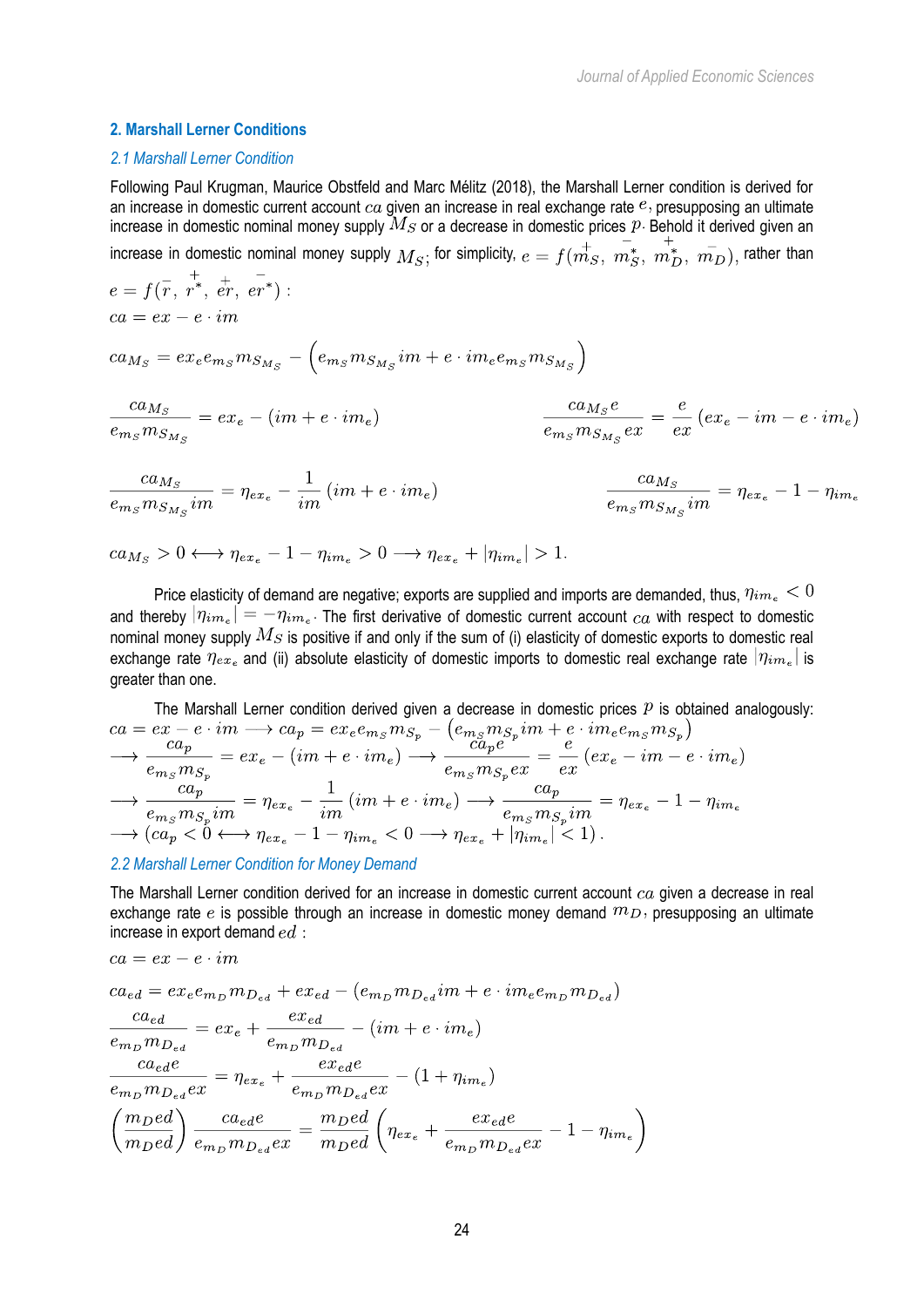$$
\frac{ca_{ed}}{e_{m_D}m_{D_{ed}}im} = \eta_{ex_e} + \frac{\eta_{ex_{ed}}}{\eta_{e_{m_D}}\eta_{m_{D_{ed}}}} - 1 - \eta_{im_e}
$$
\n
$$
ca_{ed} > 0 \longleftrightarrow \eta_{ex_e} + \frac{\eta_{ex_{ed}}}{\eta_{e_{m_D}}\eta_{m_{D_{ed}}}} - 1 - \eta_{im_e} > 0 \longrightarrow \eta_{ex_e} + |\eta_{im_e}| + \frac{\eta_{ex_{ed}}}{\eta_{e_{m_D}}\eta_{m_{D_{ed}}}} > 1.
$$

The first derivative of domestic current account  $ca$  with respect to export demand  $ed$  is positive if and only if the sum of (i) elasticity of domestic exports to domestic real exchange rate  $\eta_{ex_e}$ , (ii) absolute elasticity of domestic imports to domestic real exchange rate  $|\eta_{im_e}|$  and (iii) quotient of the elasticity of domestic exports to export demand, the elasticity of the domestic real exchange rate to domestic money demand and the elasticity of  $\frac{\eta_{ex_{ed}}}{\eta_{ex_{ed}}}$ domestic money demand to export demand  $\frac{m_{e_{m}}m_{e_{e}}}{\eta_{e_{m}}m_{e_{e_{e}}}}$  is greater than one. Analogously, the Marshall Lerner condition derived for a decrease in domestic current account  $ca$  given an increase in real exchange rate  $e$  is possible through a decrease in domestic money demand  $m_D$ , presupposing an ultimate increase in import demand  $id$ :

$$
ca = ex - e \cdot im
$$
  
\n
$$
ca_{id} = ex_{e}e_{m_{D}}m_{D_{id}} - [e_{m_{D}}m_{D_{id}}im + e(im_{e}e_{m_{D}}m_{D_{id}} + im_{id})]
$$
  
\n
$$
\frac{ca_{id}}{e_{m_{D}}m_{D_{id}}} = ex_{e} - [im + e(im_{e} + \frac{im_{id}}{e_{m_{D}}m_{D_{id}}})]
$$
  
\n
$$
\frac{ca_{id}}{e_{m_{D}}m_{D_{id}}ex} = \eta_{ex_{e}} - (1 + \eta_{im_{e}} + \frac{e \cdot im_{id}}{e_{m_{D}}m_{D_{id}}im})
$$
  
\n
$$
\left(\frac{m_{D}id}{m_{D}id}\right) \frac{ca_{id}}{e_{m_{D}}m_{D_{id}}ex} = \frac{m_{D}id}{m_{D}id} \left[\eta_{ex_{e}} - (1 + \eta_{im_{e}} + \frac{e \cdot im_{id}}{e_{m_{D}}m_{D_{id}}im})\right]
$$
  
\n
$$
\frac{ca_{id}}{e_{m_{D}}m_{D_{id}}im} = \eta_{ex_{e}} - 1 - \eta_{im_{e}} - \frac{\eta_{im_{id}}}{\eta_{e_{m_{D}}}\eta_{m_{D_{id}}}} < 0 \longrightarrow \eta_{ex_{e}} + |\eta_{im_{e}}| + \frac{\eta_{im_{id}}}{|\eta_{e_{m_{D}}}|\eta_{m_{D_{id}}}} < 1
$$
  
\n
$$
or \eta_{ex_{e}} + |\eta_{im_{e}}| + \frac{\eta_{im_{id}}}{\eta_{e_{m_{D}}}|\eta_{m_{D_{id}}}|} < 1.
$$

The first derivative of domestic current account  $ca$  with respect to import demand  $id$  is negative if and only if the sum of (i) elasticity of domestic exports to domestic real exchange rate  $\eta_{ex_e}$ , (ii) absolute elasticity of domestic imports to domestic real exchange rate  $\vert \eta_{im_e} \vert$  and (iii-a) quotient of the elasticity of domestic imports to import demand, the absolute elasticity of the domestic real exchange rate to domestic money demand and the elasticity of domestic money demand to import demand  $\frac{\eta_{im_{id}}}{|\eta_{e_{m_D}}|\eta_{m_{D_{id}}}}$  or (iii-b) quotient of the elasticity of domestic imports to import demand, the elasticity of the domestic real exchange rate to domestic money demand and the absolute elasticity of domestic money demand to import demand  $\overline{n_{s} - |n_{s} - |}$  is smaller than one.

Since domestic money demand  $m_D$  is complex to measure elasticity of the domestic real exchange rate to domestic money demand  $^{7l e_{m_D}}$  is not easily calculable, thus, one can specifically adopt for empirical testing (*nb.* import demand  $i_{sd}$  is again foreign export demand and thereby accounts for foreign money demand  $m_D^*$ ); as suggested, export demand  $ed$  can be proxied via confidence, tariffs or quotas. It follows that the twofold Marshall Lerner condition for money demand becomes:

$$
ca_{ed} > 0 \longleftrightarrow \eta_{ex_e} + |\eta_{im_e}| + \frac{\eta_{ex_{ed}}}{\eta_{e_{ed}}} > 1
$$
 and